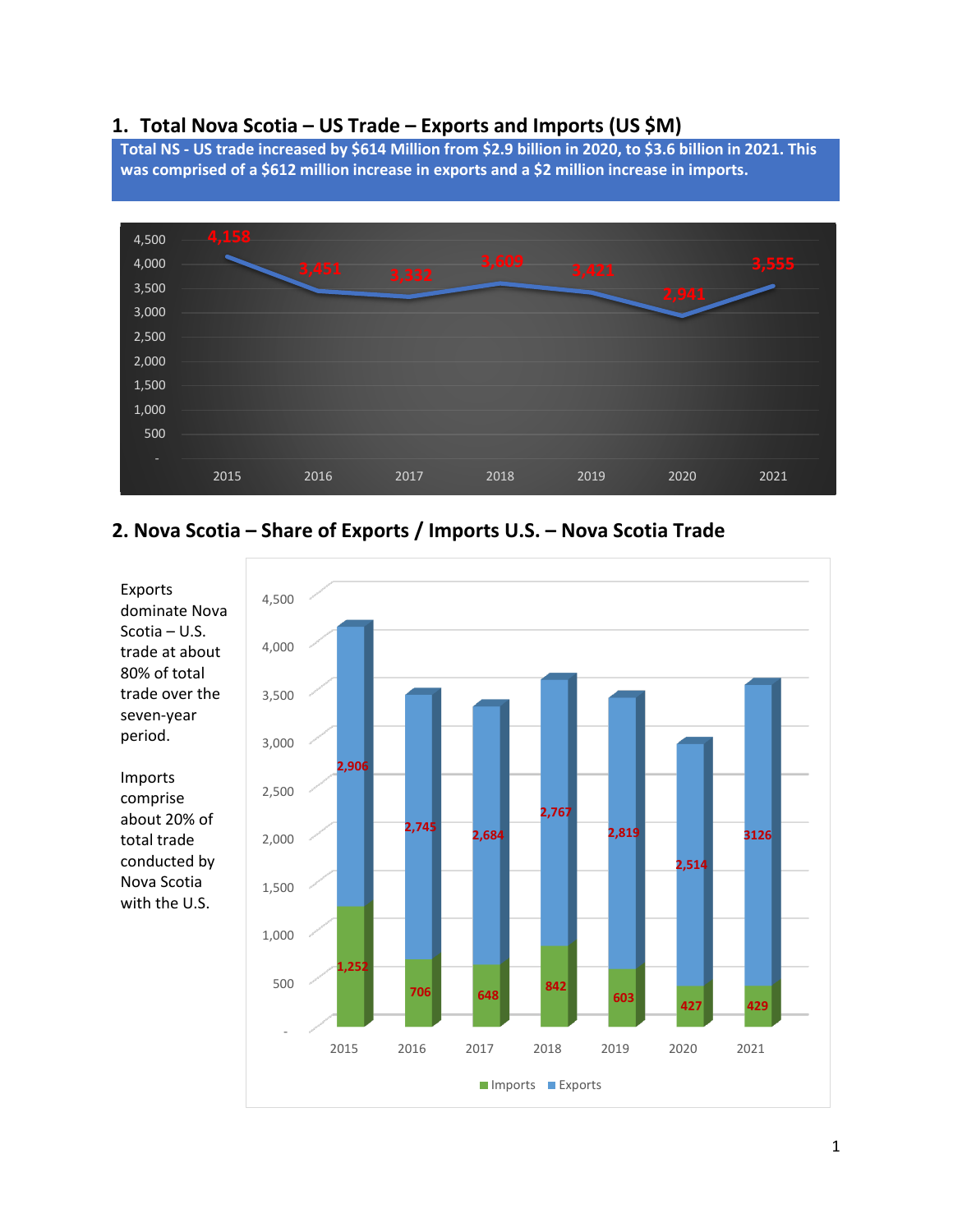

## **3. Major Commodities of N.S. – U.S. Trade: Total US\$M**

**4. Major Commodities of Nova Scotia - US Trade: Imports US\$M**

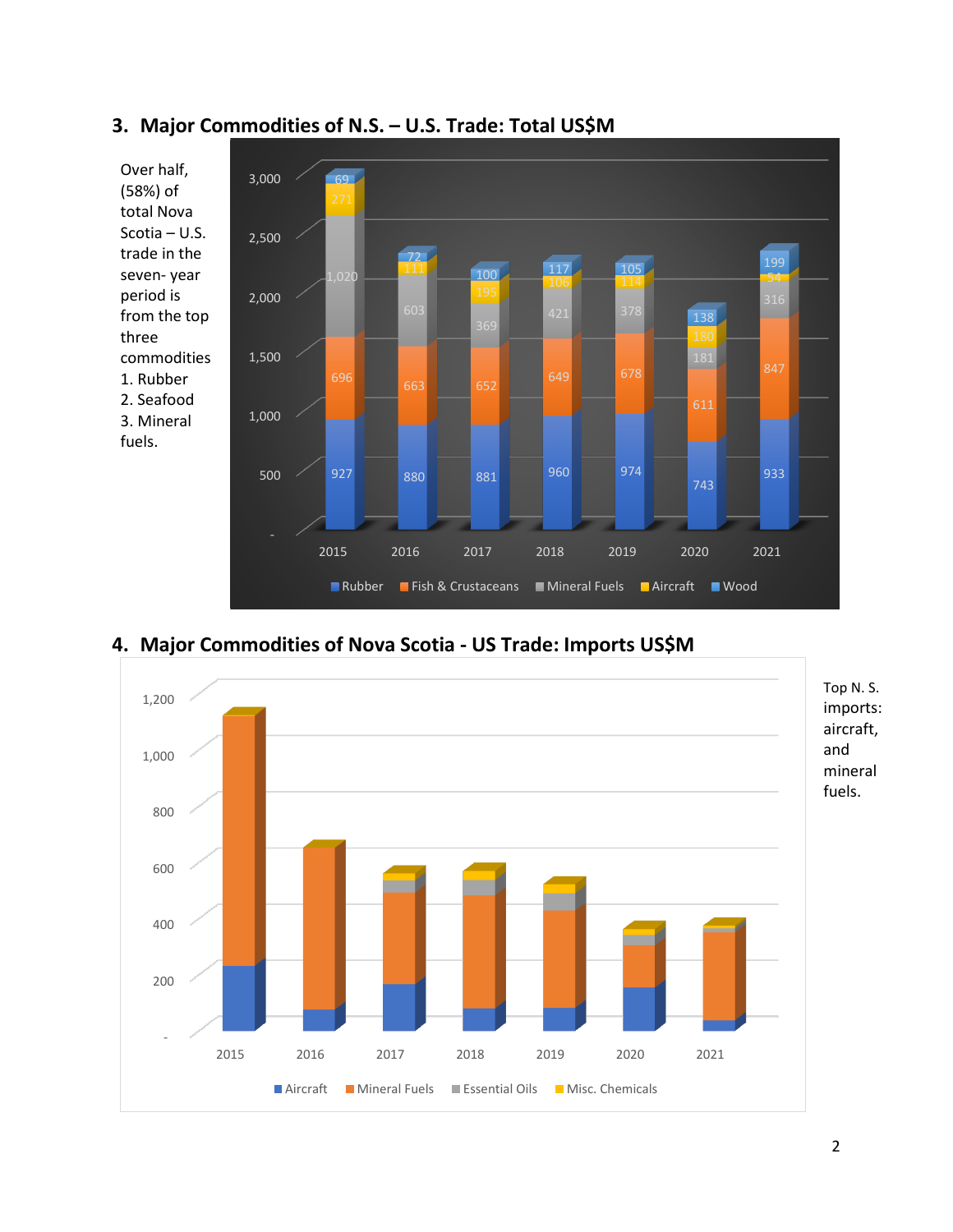

### **5. Major Commodities of Nova Scotia – U.S. Trade: Exports US\$M**

### **6. Nova Scotia: TOP U.S. States TRADING PARTNERS US\$M**

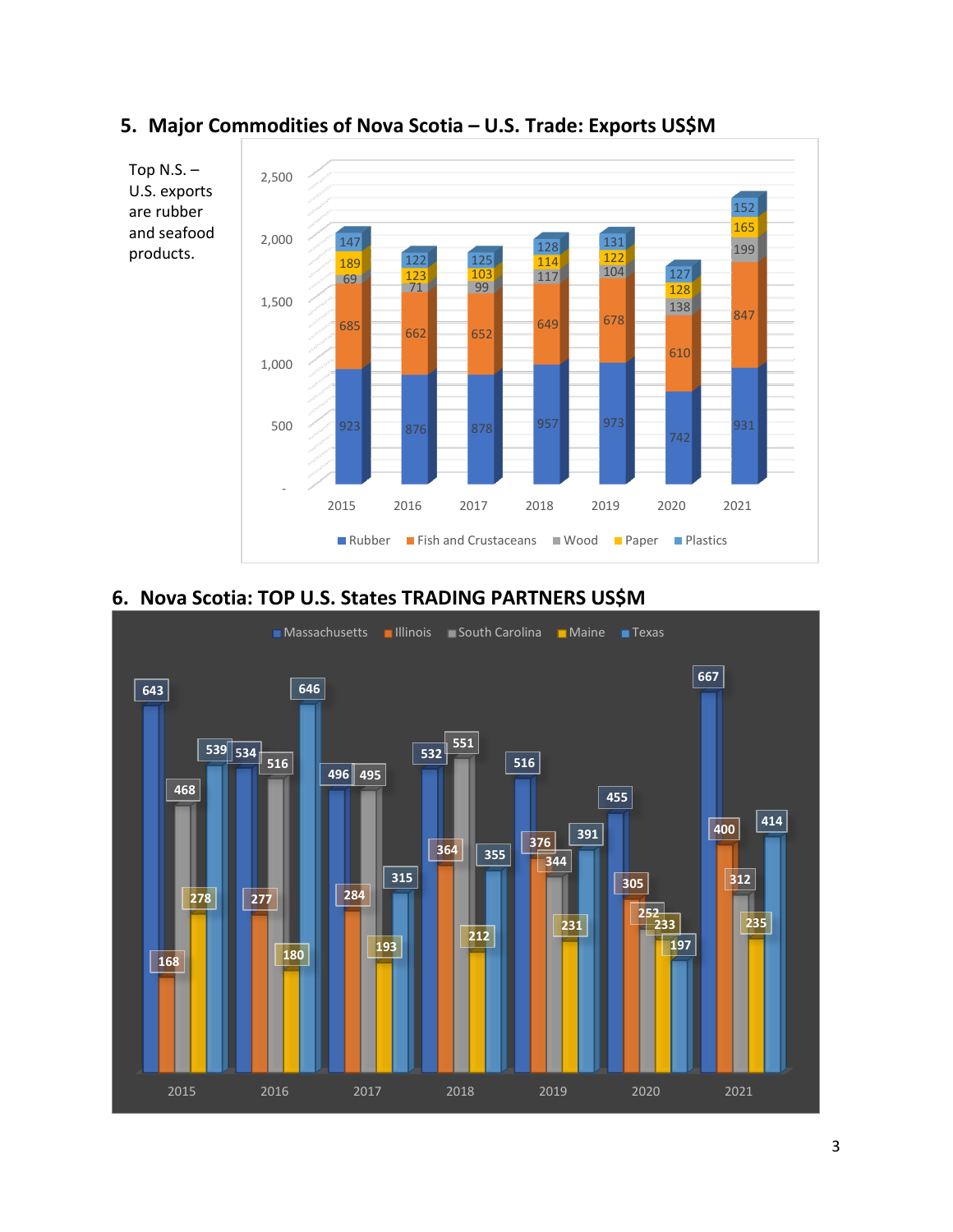

# **7. TOP Shipment Modes of N.S. – U.S. TRADE US\$M**

| <b>Nova Scotia \$M US</b>                 |       |       |       |       |       |       |       |  |  |  |  |  |
|-------------------------------------------|-------|-------|-------|-------|-------|-------|-------|--|--|--|--|--|
| Nova Scotia - U.S Trade                   |       |       |       |       |       |       |       |  |  |  |  |  |
|                                           | 2015  | 2016  | 2017  | 2018  | 2019  | 2020  | 2021  |  |  |  |  |  |
| <b>Total</b>                              | 4,158 | 3,451 | 3,332 | 3,609 | 3,421 | 2,941 | 3,555 |  |  |  |  |  |
| <b>Imports</b>                            | 1,252 | 706   | 648   | 842   | 603   | 427   | 429   |  |  |  |  |  |
| <b>Exports</b>                            | 2,906 | 2,745 | 2,684 | 2,767 | 2,819 | 2,514 | 3,126 |  |  |  |  |  |
| <b>Imports</b>                            | 30%   | 20%   | 19%   | 23%   | 18%   | 15%   | 12%   |  |  |  |  |  |
| <b>Exports</b>                            | 70%   | 80%   | 81%   | 77%   | 82%   | 85%   | 88%   |  |  |  |  |  |
| Total Canada - U.S. Trade Traffic by Mode |       |       |       |       |       |       |       |  |  |  |  |  |
|                                           | 2015  | 2016  | 2017  | 2018  | 2019  | 2020  | 2021  |  |  |  |  |  |
| <b>Truck</b>                              | 2,391 | 2,435 | 2,353 | 2,424 | 2,337 | 2,069 | 2,661 |  |  |  |  |  |
| <b>Vessel</b>                             | 1,011 | 708   | 499   | 780   | 590   | 373   | 450   |  |  |  |  |  |
| Rail                                      | 189   | 189   | 206   | 207   | 249   | 222   | 291   |  |  |  |  |  |
| Air                                       | 329   | 184   | 253   | 184   | 213   | 257   | 146   |  |  |  |  |  |
|                                           |       |       |       |       |       |       |       |  |  |  |  |  |
|                                           |       |       |       |       |       |       |       |  |  |  |  |  |